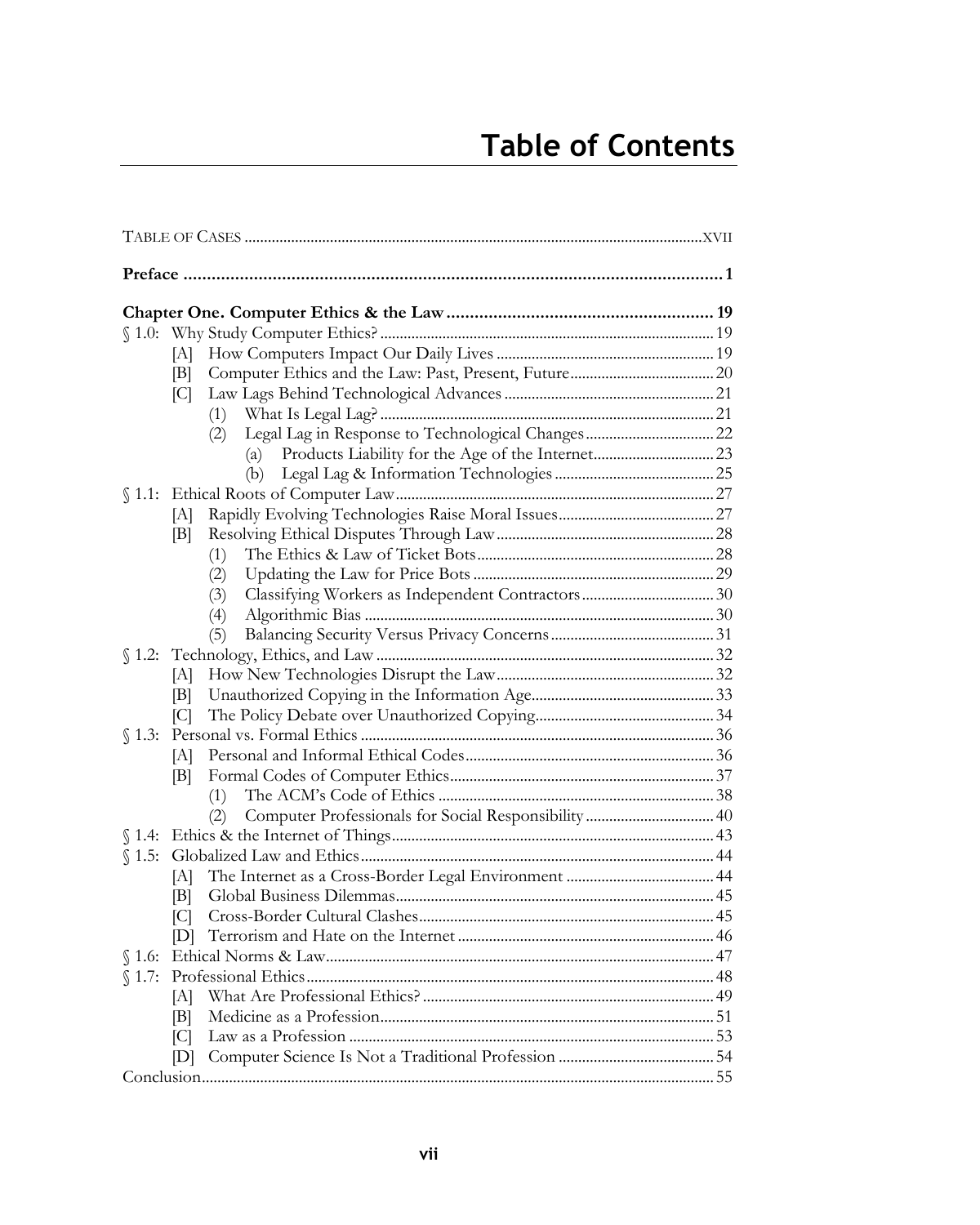|          | [A] |                                                           |  |
|----------|-----|-----------------------------------------------------------|--|
|          | [B] |                                                           |  |
|          |     | (1)                                                       |  |
|          |     | (2)                                                       |  |
|          |     | (3)                                                       |  |
|          |     |                                                           |  |
|          |     |                                                           |  |
|          |     | (1)                                                       |  |
|          |     | (2)                                                       |  |
|          | B   |                                                           |  |
|          |     | (1)                                                       |  |
|          |     | (2)                                                       |  |
|          | C   |                                                           |  |
|          |     | (1)                                                       |  |
|          |     | (2)                                                       |  |
|          | [D] |                                                           |  |
|          |     | (1)                                                       |  |
|          |     | (2)                                                       |  |
|          |     | (3)                                                       |  |
|          |     | (a)                                                       |  |
|          |     | Updating Marx for the Information-Based Economy 71<br>(b) |  |
|          |     | (4)                                                       |  |
|          |     | (5)                                                       |  |
|          |     | How Open Source Blurs the Worker/Owner Divide 73<br>(6)   |  |
|          | E   |                                                           |  |
|          |     | (1)                                                       |  |
|          |     | (2)                                                       |  |
|          |     | (3)                                                       |  |
|          |     | (4)                                                       |  |
|          |     | (5)                                                       |  |
|          | F   |                                                           |  |
|          |     | (1)                                                       |  |
|          |     | (2)                                                       |  |
|          |     | (a)                                                       |  |
|          |     | (b)                                                       |  |
|          |     | (c)                                                       |  |
|          |     |                                                           |  |
| $$2.2$ : |     |                                                           |  |
|          |     |                                                           |  |
|          |     |                                                           |  |
|          |     |                                                           |  |
|          |     |                                                           |  |
|          | [A] |                                                           |  |
|          | IЫ  |                                                           |  |
|          | C   |                                                           |  |
|          |     | (1)                                                       |  |
|          |     | (2)                                                       |  |
|          |     |                                                           |  |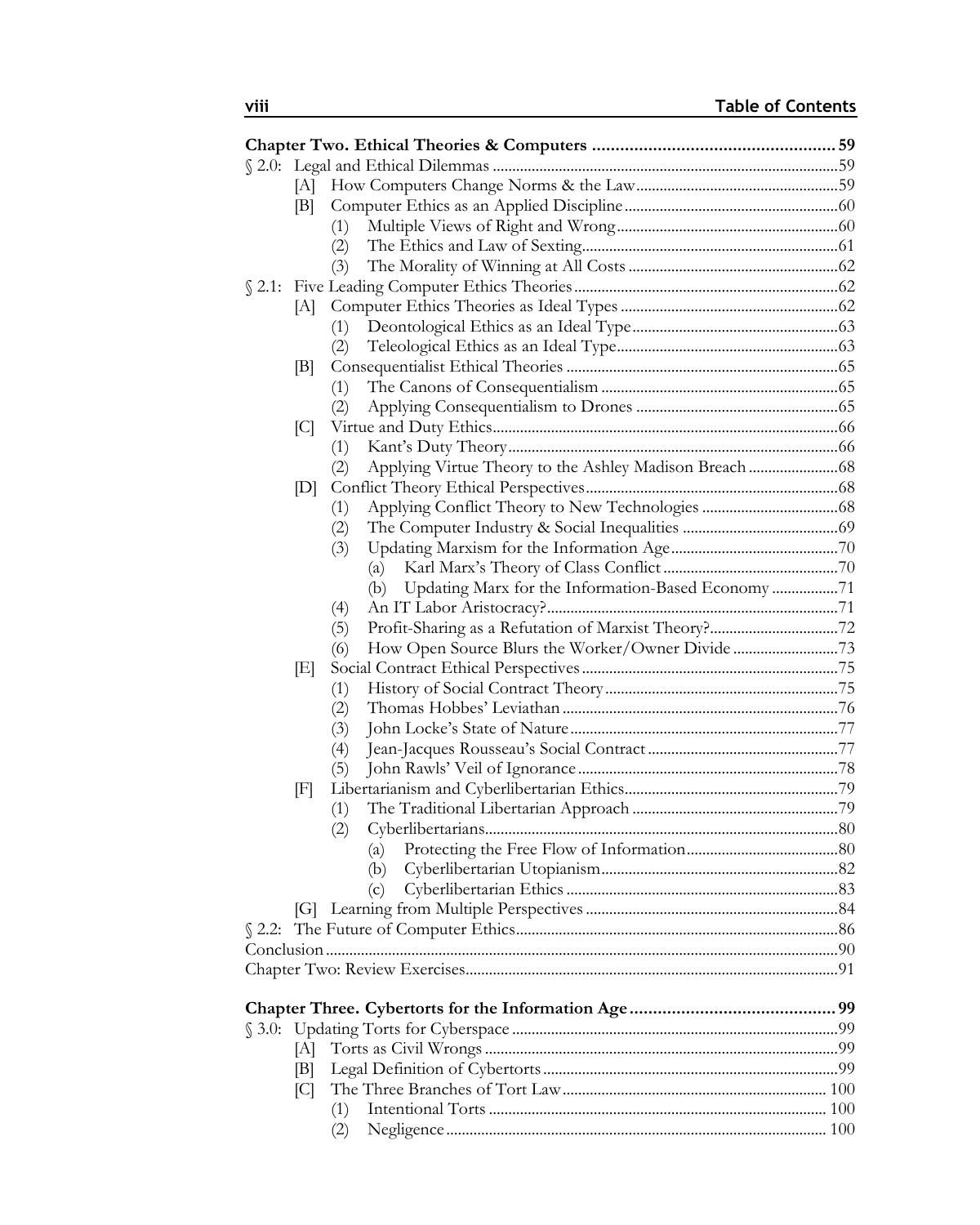## **Table of Contents ix**

| (3)                                                                   |  |
|-----------------------------------------------------------------------|--|
|                                                                       |  |
|                                                                       |  |
| [A]                                                                   |  |
| [B]                                                                   |  |
| C                                                                     |  |
| [D]                                                                   |  |
| E                                                                     |  |
|                                                                       |  |
| [A]                                                                   |  |
| B                                                                     |  |
| (1)                                                                   |  |
| (2)                                                                   |  |
| C                                                                     |  |
|                                                                       |  |
| [A]                                                                   |  |
| (1)                                                                   |  |
| (2)                                                                   |  |
| B                                                                     |  |
|                                                                       |  |
| [A]                                                                   |  |
| Cyberfraud or Intentional Misrepresentations on the Internet116<br> B |  |
| C                                                                     |  |
| (1)                                                                   |  |
| (2)                                                                   |  |
| (3)                                                                   |  |
| (4)<br>(5)                                                            |  |
| (6)                                                                   |  |
| First Amendment Defenses to Defamation Cases  122<br>(7)              |  |
| How the U.S. Supreme Court Constitutionalized Libel Law  122<br>(a)   |  |
| (b)                                                                   |  |
| (c)                                                                   |  |
| (d)                                                                   |  |
| (e)                                                                   |  |
| (8)                                                                   |  |
|                                                                       |  |
|                                                                       |  |
| $ {\rm B} $                                                           |  |
| C                                                                     |  |
| [D]                                                                   |  |
|                                                                       |  |
| [A]                                                                   |  |
| B                                                                     |  |
| C                                                                     |  |
|                                                                       |  |
| [A]                                                                   |  |
| B                                                                     |  |
|                                                                       |  |
| ſА]                                                                   |  |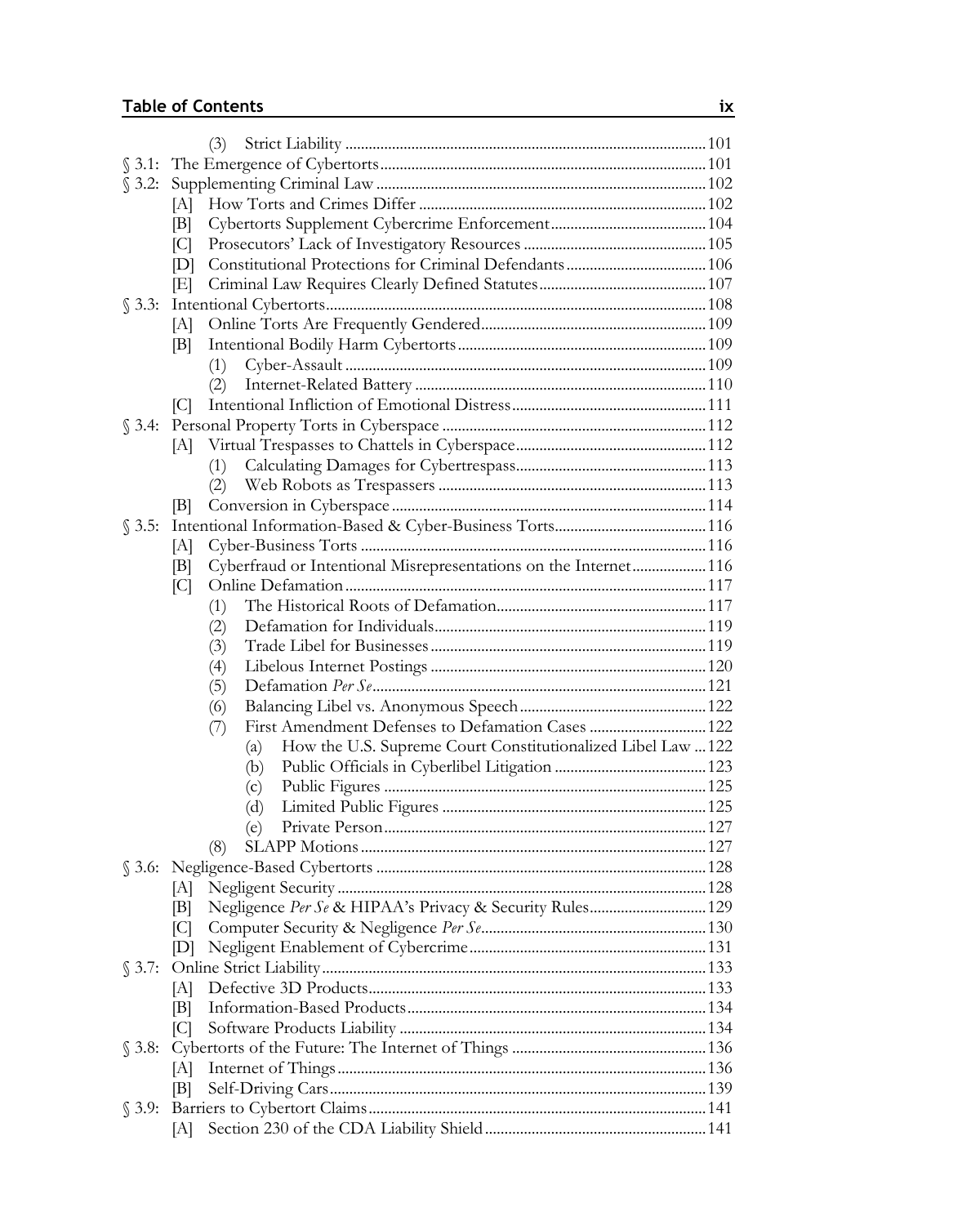| B    |                                                                          |  |
|------|--------------------------------------------------------------------------|--|
| C    |                                                                          |  |
|      |                                                                          |  |
| [A]  |                                                                          |  |
| IBI. |                                                                          |  |
|      | § 3.11: Five Ethical Perspectives Applied to Section 230 of the CDA  148 |  |
| [A]  |                                                                          |  |
| [B]  |                                                                          |  |
| C    |                                                                          |  |
|      |                                                                          |  |
| D    | (2)                                                                      |  |
|      |                                                                          |  |
|      |                                                                          |  |
|      |                                                                          |  |
|      |                                                                          |  |
|      |                                                                          |  |
|      |                                                                          |  |
|      |                                                                          |  |
| [A]  |                                                                          |  |
| [B]  |                                                                          |  |
|      |                                                                          |  |
| [A]  |                                                                          |  |
| B    |                                                                          |  |
|      | (1)                                                                      |  |
|      | (2)                                                                      |  |
| [A]  |                                                                          |  |
| B    |                                                                          |  |
|      | (1)                                                                      |  |
|      | (2)                                                                      |  |
|      | (3)                                                                      |  |
|      |                                                                          |  |
|      |                                                                          |  |
| [A]  |                                                                          |  |
| B    |                                                                          |  |
| C    |                                                                          |  |
|      | (1)                                                                      |  |
|      | (2)                                                                      |  |
| [D]  |                                                                          |  |
| ΙEΙ  |                                                                          |  |
| F    |                                                                          |  |
| [G]  |                                                                          |  |
| [H]  |                                                                          |  |
| [A]  |                                                                          |  |
| B    |                                                                          |  |
| C    |                                                                          |  |
| [D]  |                                                                          |  |
| ΙEΙ  |                                                                          |  |
|      |                                                                          |  |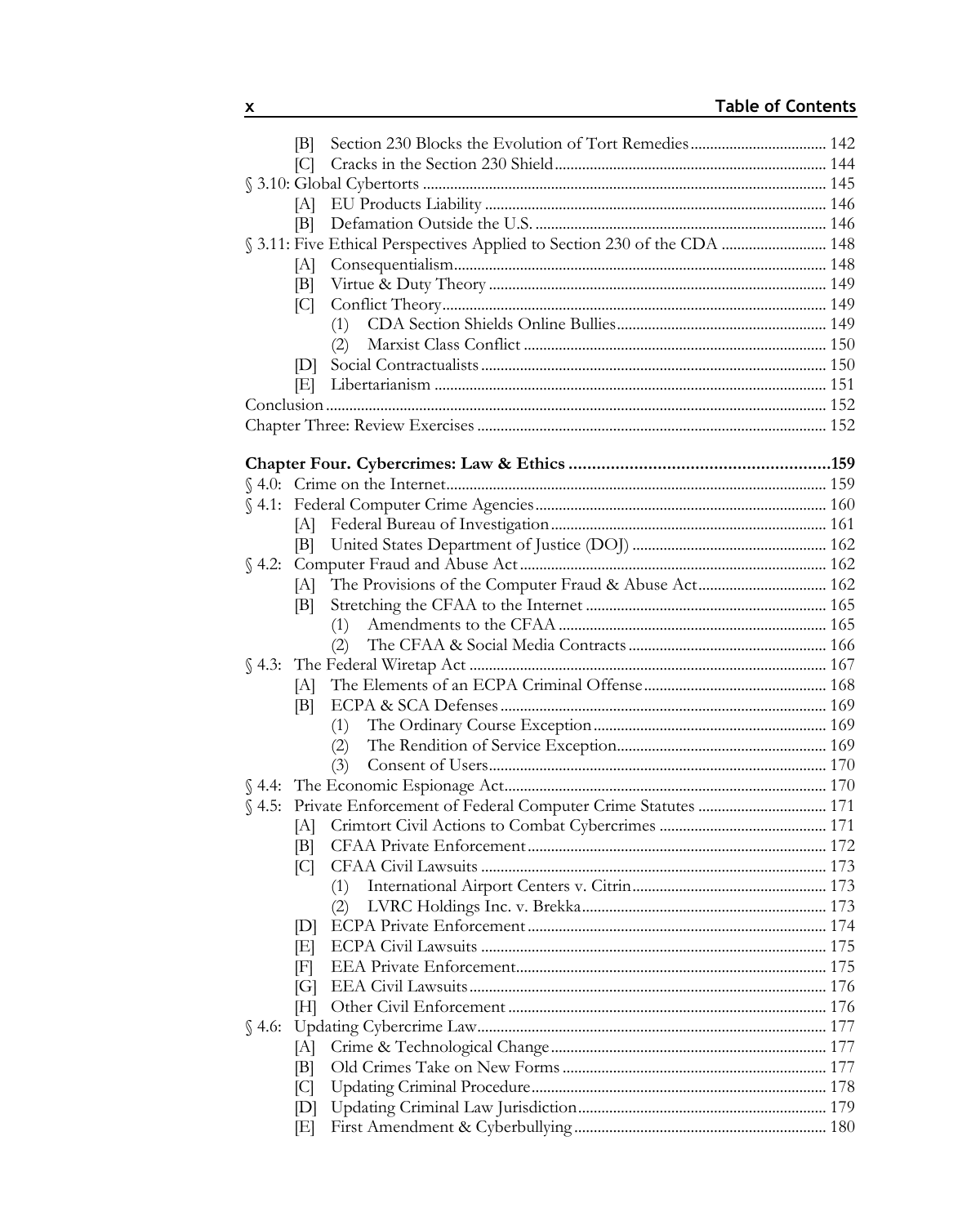| F            |                                                                      |  |
|--------------|----------------------------------------------------------------------|--|
|              | (1)                                                                  |  |
|              | (2)                                                                  |  |
|              |                                                                      |  |
| [A]          |                                                                      |  |
| B            |                                                                      |  |
| C            |                                                                      |  |
| [D]          |                                                                      |  |
|              |                                                                      |  |
| [A]          |                                                                      |  |
| B            |                                                                      |  |
| C            |                                                                      |  |
| [D]          |                                                                      |  |
|              |                                                                      |  |
| [A]          |                                                                      |  |
| B            |                                                                      |  |
| C            |                                                                      |  |
|              | (1)                                                                  |  |
|              | (2)                                                                  |  |
| [D]          |                                                                      |  |
| [E]          |                                                                      |  |
|              |                                                                      |  |
|              |                                                                      |  |
|              |                                                                      |  |
|              |                                                                      |  |
|              |                                                                      |  |
|              |                                                                      |  |
| [A]          |                                                                      |  |
| IВI          |                                                                      |  |
| C            |                                                                      |  |
| [D]          |                                                                      |  |
|              |                                                                      |  |
| [A]          |                                                                      |  |
| B            |                                                                      |  |
| C            |                                                                      |  |
|              |                                                                      |  |
|              | (2)                                                                  |  |
| $\mathbb{D}$ |                                                                      |  |
|              |                                                                      |  |
| [A]          |                                                                      |  |
|              | (1)                                                                  |  |
|              | Case Law on the Internet Monitoring of Workers 217<br>(2)            |  |
|              | The European Perspective on Workplace Monitoring218<br>(3)           |  |
| [B]          | Applying the Five Ethical Perspectives to Workplace Surveillance 218 |  |
|              | (1)                                                                  |  |
|              | (2)                                                                  |  |
|              | (3)                                                                  |  |
|              | (4)                                                                  |  |
|              | (5)                                                                  |  |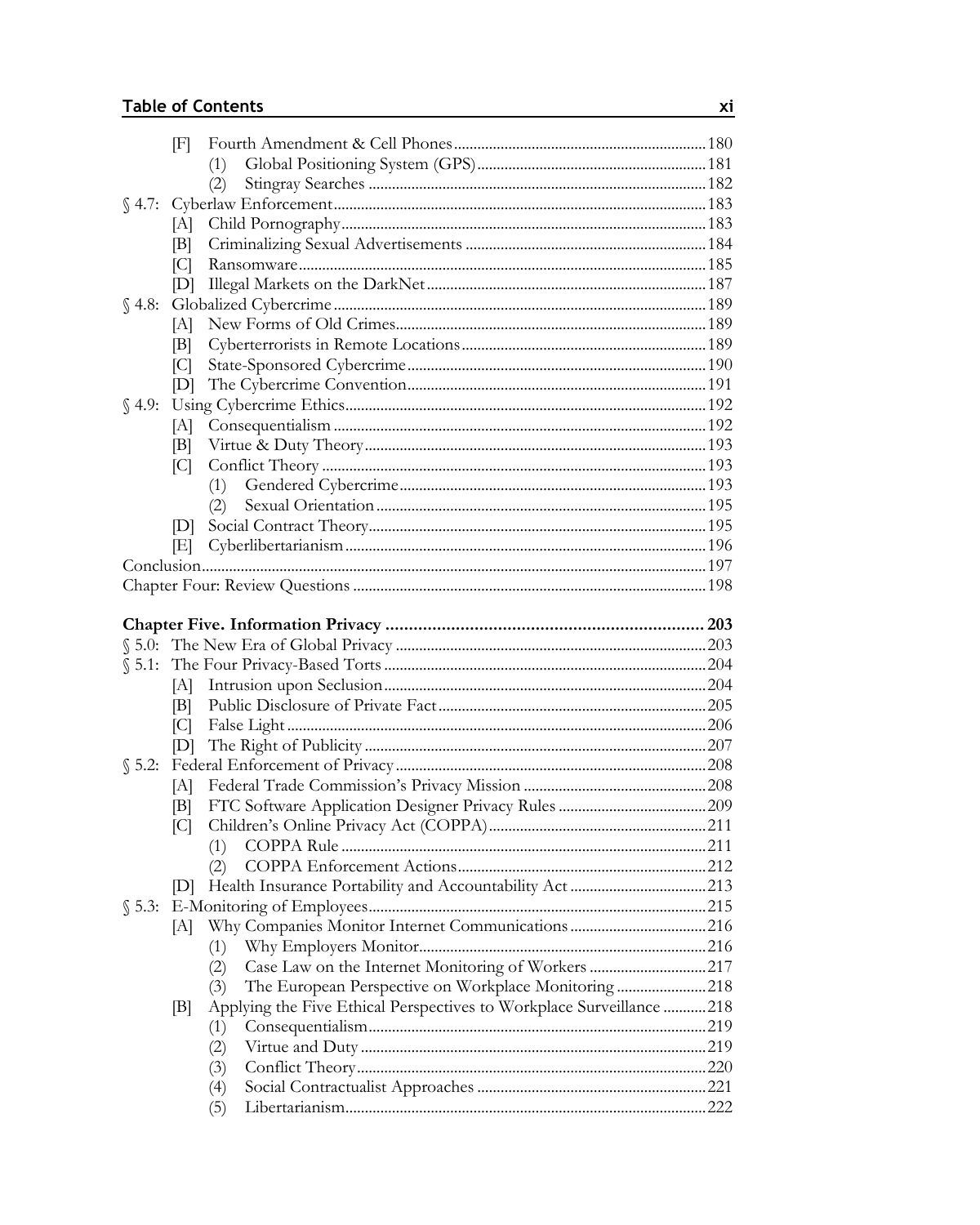|        | [A]                                                              |  |
|--------|------------------------------------------------------------------|--|
|        | B                                                                |  |
|        | C                                                                |  |
|        | [D]                                                              |  |
|        | ΙEΙ                                                              |  |
|        | National Privacy Enforcement Against U.S. Companies  227<br>F    |  |
| \$5.5: |                                                                  |  |
|        | [A]                                                              |  |
|        | B                                                                |  |
|        | (1)                                                              |  |
|        | (2)                                                              |  |
|        | (3)                                                              |  |
|        | (4)                                                              |  |
|        | (5)                                                              |  |
|        |                                                                  |  |
|        | [A]                                                              |  |
|        | [B]                                                              |  |
|        | (1)                                                              |  |
|        | (2)                                                              |  |
|        | (3)                                                              |  |
|        | (4)                                                              |  |
|        | (5)                                                              |  |
|        |                                                                  |  |
|        |                                                                  |  |
|        |                                                                  |  |
|        |                                                                  |  |
|        |                                                                  |  |
|        |                                                                  |  |
|        |                                                                  |  |
|        | [A]                                                              |  |
|        | B                                                                |  |
|        | C                                                                |  |
|        | The Evolution of Contract Law for the Information Age 249<br>(1) |  |
|        | (2)                                                              |  |
|        | (3)                                                              |  |
|        | (4)                                                              |  |
|        | IDI.                                                             |  |
|        |                                                                  |  |
|        | [A]                                                              |  |
|        | B                                                                |  |
|        | (1)                                                              |  |
|        | (a)                                                              |  |
|        | (b)                                                              |  |
|        | (c)                                                              |  |
|        | (2)                                                              |  |
|        | (3)                                                              |  |
|        |                                                                  |  |
|        | What Defines a Consumer and What Does the FTC Protect? 265<br> A |  |
|        | B <br>(1)                                                        |  |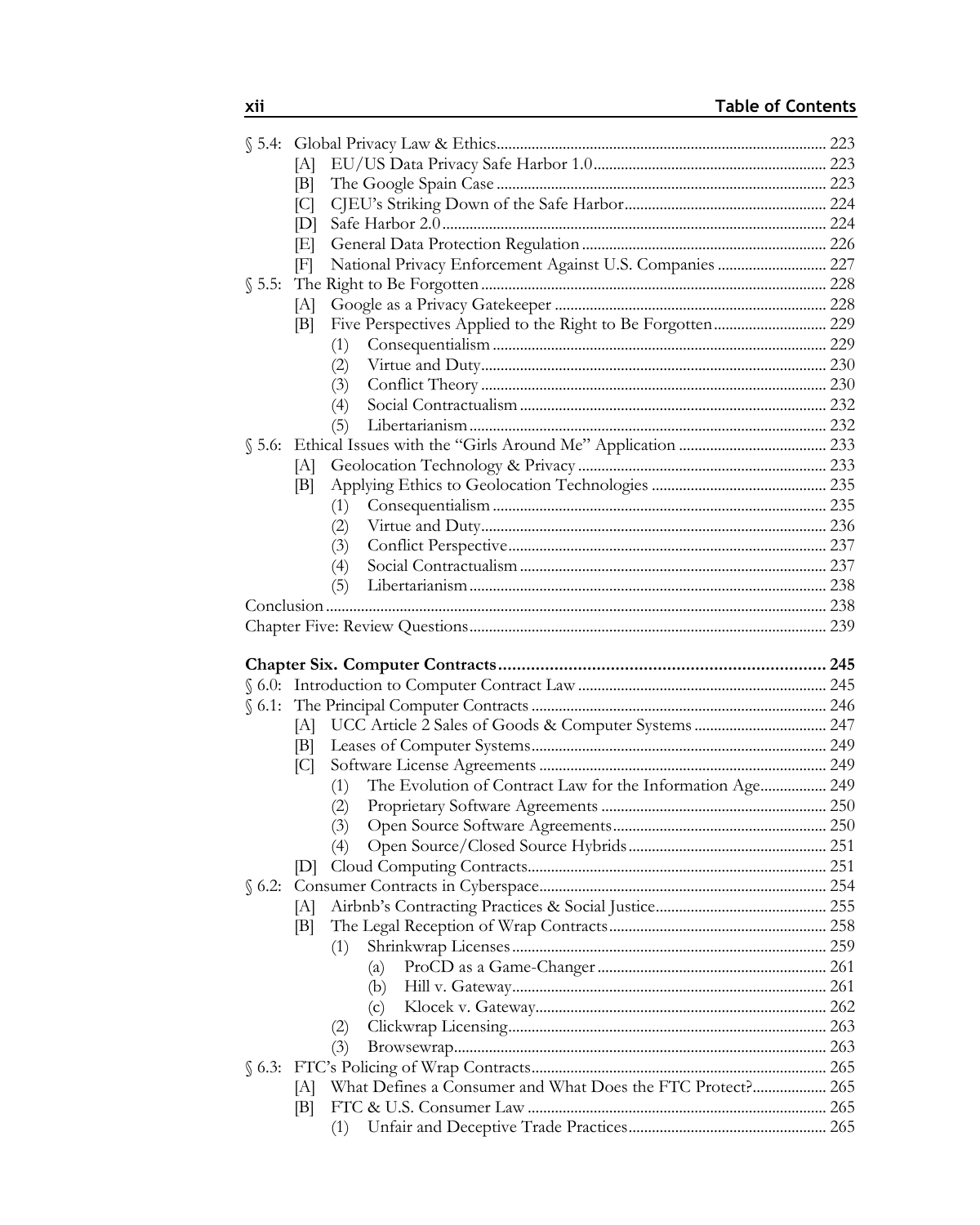|                | C            |                                                                       |  |
|----------------|--------------|-----------------------------------------------------------------------|--|
|                | [D]          |                                                                       |  |
| $\S$ 6.4:      |              |                                                                       |  |
|                | [A]          | What Computer Professionals Need to Know About SDAs270                |  |
|                | B            |                                                                       |  |
|                |              | (1)                                                                   |  |
|                |              | (2)                                                                   |  |
|                |              |                                                                       |  |
|                | [A]          |                                                                       |  |
|                |              | (1)                                                                   |  |
|                |              | (2)                                                                   |  |
|                | B            |                                                                       |  |
|                |              | AOL France and The Union Federale des Consommateurs  277<br>(1)       |  |
|                |              | (2)                                                                   |  |
|                | C            |                                                                       |  |
|                |              |                                                                       |  |
|                | [A]          |                                                                       |  |
|                | B            |                                                                       |  |
|                | C            |                                                                       |  |
|                | [D]          |                                                                       |  |
|                |              | (1)                                                                   |  |
|                |              | (2)                                                                   |  |
|                | ΙEΙ          |                                                                       |  |
|                |              | (1)                                                                   |  |
|                |              | (2)                                                                   |  |
|                |              |                                                                       |  |
|                | [A]          |                                                                       |  |
|                | IBL.         |                                                                       |  |
|                | C            |                                                                       |  |
| $\sqrt{6.8}$ : |              |                                                                       |  |
|                | [A]<br>[B]   |                                                                       |  |
| $\S$ 6.9:      |              |                                                                       |  |
|                | A            |                                                                       |  |
|                | [B]          |                                                                       |  |
|                | C            |                                                                       |  |
|                | $\mathbb{D}$ |                                                                       |  |
|                | ΙEΙ          |                                                                       |  |
|                |              |                                                                       |  |
|                |              |                                                                       |  |
|                |              |                                                                       |  |
|                |              |                                                                       |  |
|                |              | §7.0: Overview of Intellectual Property: The Powers of Imagination303 |  |
|                | [A]          |                                                                       |  |
|                | [B]          |                                                                       |  |
|                |              | (1)                                                                   |  |
|                |              | (2)                                                                   |  |
|                |              | (3)                                                                   |  |
|                | $\lbrack$ C  |                                                                       |  |
|                |              | (1)                                                                   |  |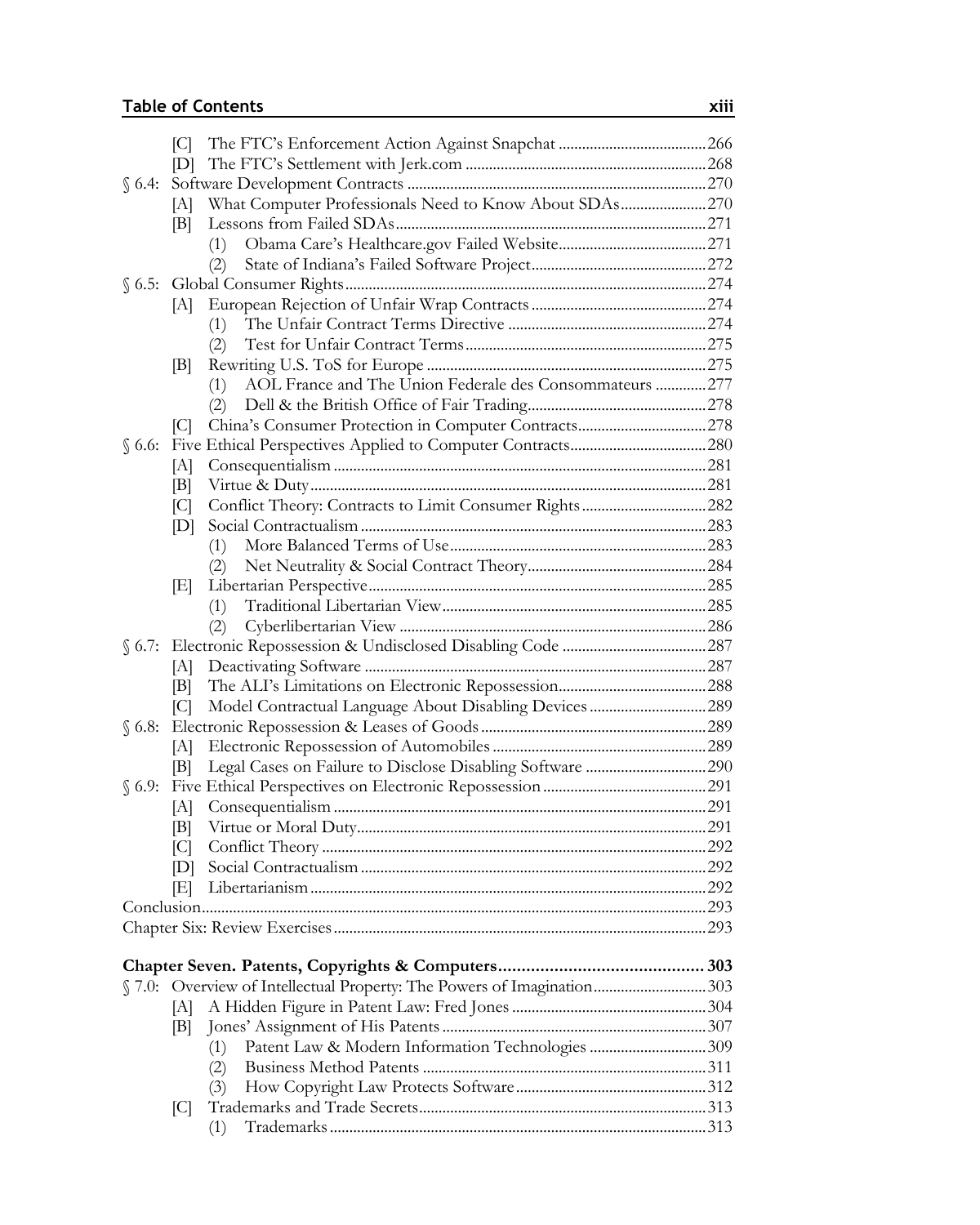|                |     | (2)                                                                   |  |
|----------------|-----|-----------------------------------------------------------------------|--|
|                |     |                                                                       |  |
|                | [A] |                                                                       |  |
|                |     | (1)                                                                   |  |
|                |     | The Rawlsian Version of Social Contract Theory  316<br>(2)            |  |
|                | B   |                                                                       |  |
|                | C   |                                                                       |  |
|                | [D] |                                                                       |  |
|                | ΙEΙ |                                                                       |  |
| \$7.2:         |     |                                                                       |  |
|                | [A] |                                                                       |  |
|                | B   |                                                                       |  |
|                | C   |                                                                       |  |
|                |     | (1)                                                                   |  |
|                |     | (a)                                                                   |  |
|                |     | (b)                                                                   |  |
|                |     | (c)                                                                   |  |
|                |     | (2)                                                                   |  |
|                |     | (a)                                                                   |  |
|                |     |                                                                       |  |
|                | [D] |                                                                       |  |
|                |     | (1)                                                                   |  |
|                |     | (2)                                                                   |  |
|                |     | (3)                                                                   |  |
|                |     | (4)                                                                   |  |
|                |     | The Uncertain Borderline Between Patent and Copyright Law  330<br>(5) |  |
|                |     |                                                                       |  |
|                |     |                                                                       |  |
|                | B   |                                                                       |  |
|                |     | (1)                                                                   |  |
|                |     | (2)                                                                   |  |
|                |     | (3)                                                                   |  |
|                | C   |                                                                       |  |
|                | [D] |                                                                       |  |
|                | ΙEΙ |                                                                       |  |
|                |     |                                                                       |  |
|                | ſА] |                                                                       |  |
|                | B   |                                                                       |  |
|                | C   |                                                                       |  |
|                | [D] |                                                                       |  |
|                | ΙEΙ |                                                                       |  |
|                | F   |                                                                       |  |
| \$7.5:         |     |                                                                       |  |
|                |     |                                                                       |  |
|                | IАI |                                                                       |  |
|                | B   |                                                                       |  |
| $\sqrt{7.7}$ : |     |                                                                       |  |
|                | A   |                                                                       |  |
|                | B   |                                                                       |  |
|                |     | (1)                                                                   |  |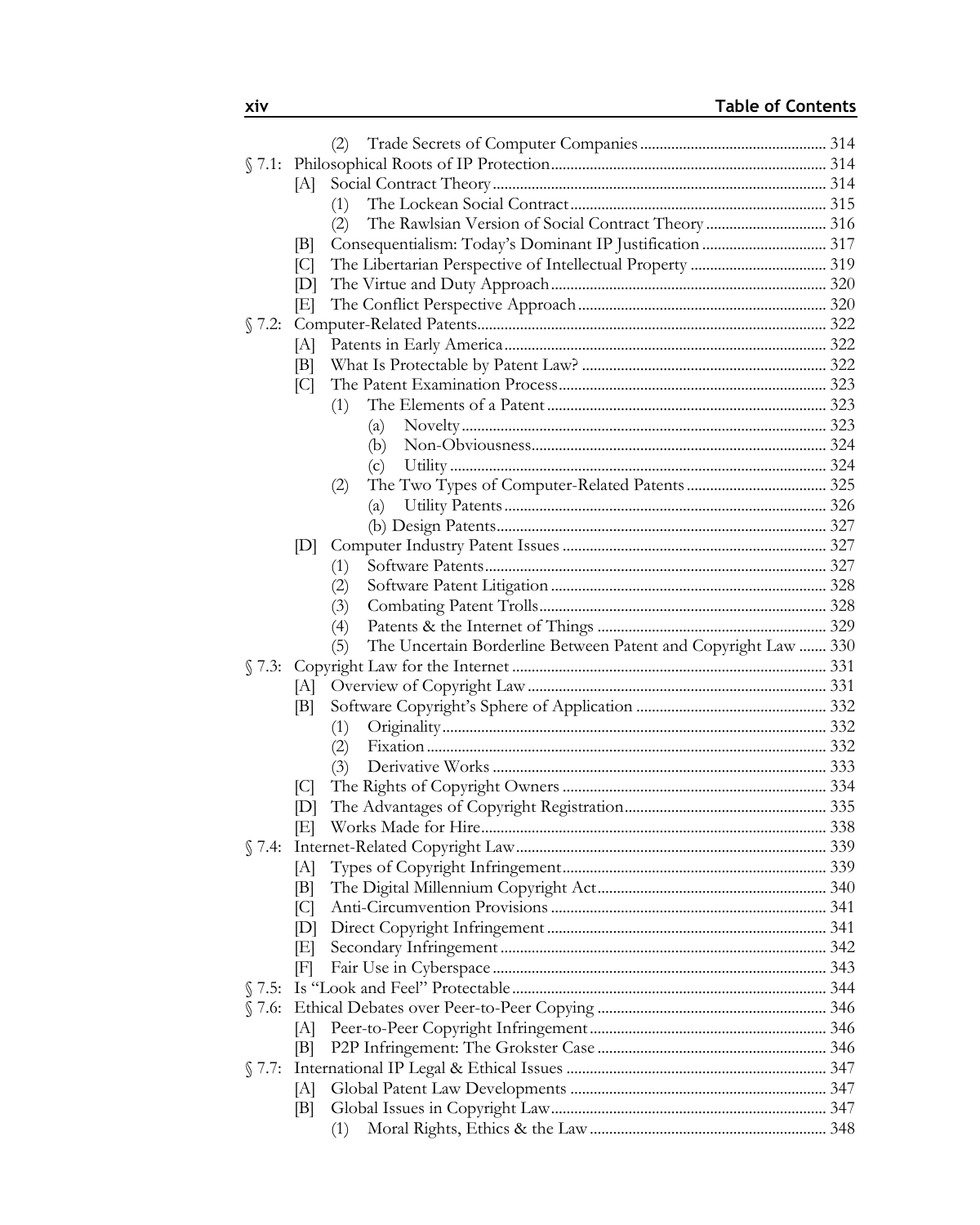|          |          | (2)                                                            |  |
|----------|----------|----------------------------------------------------------------|--|
|          |          | (3)                                                            |  |
|          |          |                                                                |  |
|          | [A]      |                                                                |  |
|          | B        |                                                                |  |
|          | [C]      |                                                                |  |
|          | D        |                                                                |  |
|          | ΙEΙ      |                                                                |  |
|          |          |                                                                |  |
|          |          |                                                                |  |
|          |          |                                                                |  |
|          |          |                                                                |  |
|          |          |                                                                |  |
|          | [A]      |                                                                |  |
|          | B <br> C |                                                                |  |
|          | [D]      |                                                                |  |
|          |          |                                                                |  |
|          | [A]      |                                                                |  |
|          | B        |                                                                |  |
|          | C        |                                                                |  |
|          |          | (1)                                                            |  |
|          |          | (2)                                                            |  |
|          |          | The Federal Circuit's En Banc Reversal of the TTAB371<br>(3)   |  |
|          |          | The Court's Invalidation of the Disparagement Clause372<br>(4) |  |
|          | D        |                                                                |  |
| $$8.2$ : |          |                                                                |  |
|          | [A]      |                                                                |  |
|          | B        |                                                                |  |
|          |          | (1)                                                            |  |
|          |          | (2)                                                            |  |
|          |          | (3)                                                            |  |
|          |          | (4)                                                            |  |
|          | C        |                                                                |  |
|          |          | (1)                                                            |  |
|          |          | (2)                                                            |  |
|          | D        |                                                                |  |
|          | EF       |                                                                |  |
|          | F        |                                                                |  |
|          |          | Anticybersquatting Consumer Protection Act (ACPA)387<br>(1)    |  |
|          |          | (2)                                                            |  |
|          | [G]      |                                                                |  |
|          |          |                                                                |  |
|          | [A]      |                                                                |  |
|          | B        |                                                                |  |
|          | [C]      |                                                                |  |
|          | [D]      |                                                                |  |
|          | [E]      |                                                                |  |
|          | F        |                                                                |  |